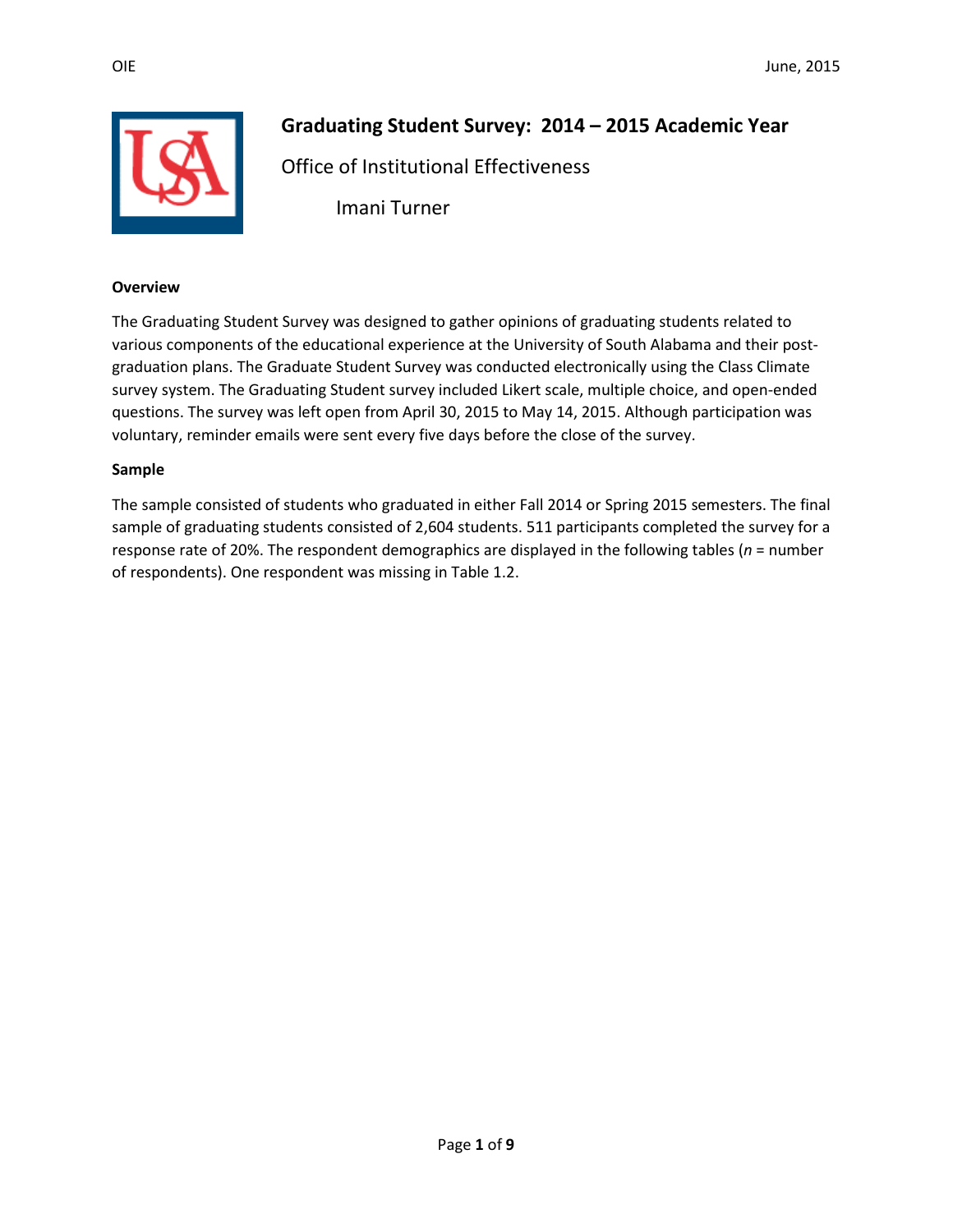## **1. Demographics**

Table 1.1: Sex

| Sex    | n   | Percent |
|--------|-----|---------|
| Female | 336 | 65.8    |
| Male   | 175 | 34.2    |
| Total  | 511 | 100.0   |

#### Table 1.2: Race

| Race                    | n   | Percent |
|-------------------------|-----|---------|
| Asian                   | 40  | 7.8     |
| <b>Black</b>            | 83  | 16.2    |
| Hispanic                | 12  | 2.3     |
| Multiracial             | 1   | 0.2     |
| Native American/Alaska  |     |         |
| <b>Native</b>           | 3   | 0.6     |
| Native Hawaiian/Pacific |     |         |
| Islander                | 4   | 0.8     |
| Unknown                 | 15  | 2.9     |
| White                   | 352 | 68.9    |
| Total                   | 510 | 99.7    |

#### Table 1.3: Classification Level

| Level                             | n   | Percent |
|-----------------------------------|-----|---------|
| <b>Allied Health Professional</b> |     | 1.4     |
| Graduate                          | 162 | 31.7    |
| Doctor of Medicine                | 15  | 2.9     |
| Undergraduate                     | 327 | 64.0    |
|                                   |     |         |
| Total                             | 511 | 100.0   |

#### Table 1.4 Graduation Semester

| <b>Semester</b>  | n   | Percent |
|------------------|-----|---------|
| <b>Fall 2014</b> | 80  | 15.7    |
| Spring 2015      | 431 | 84.3    |
| Total            | 511 | 100.0   |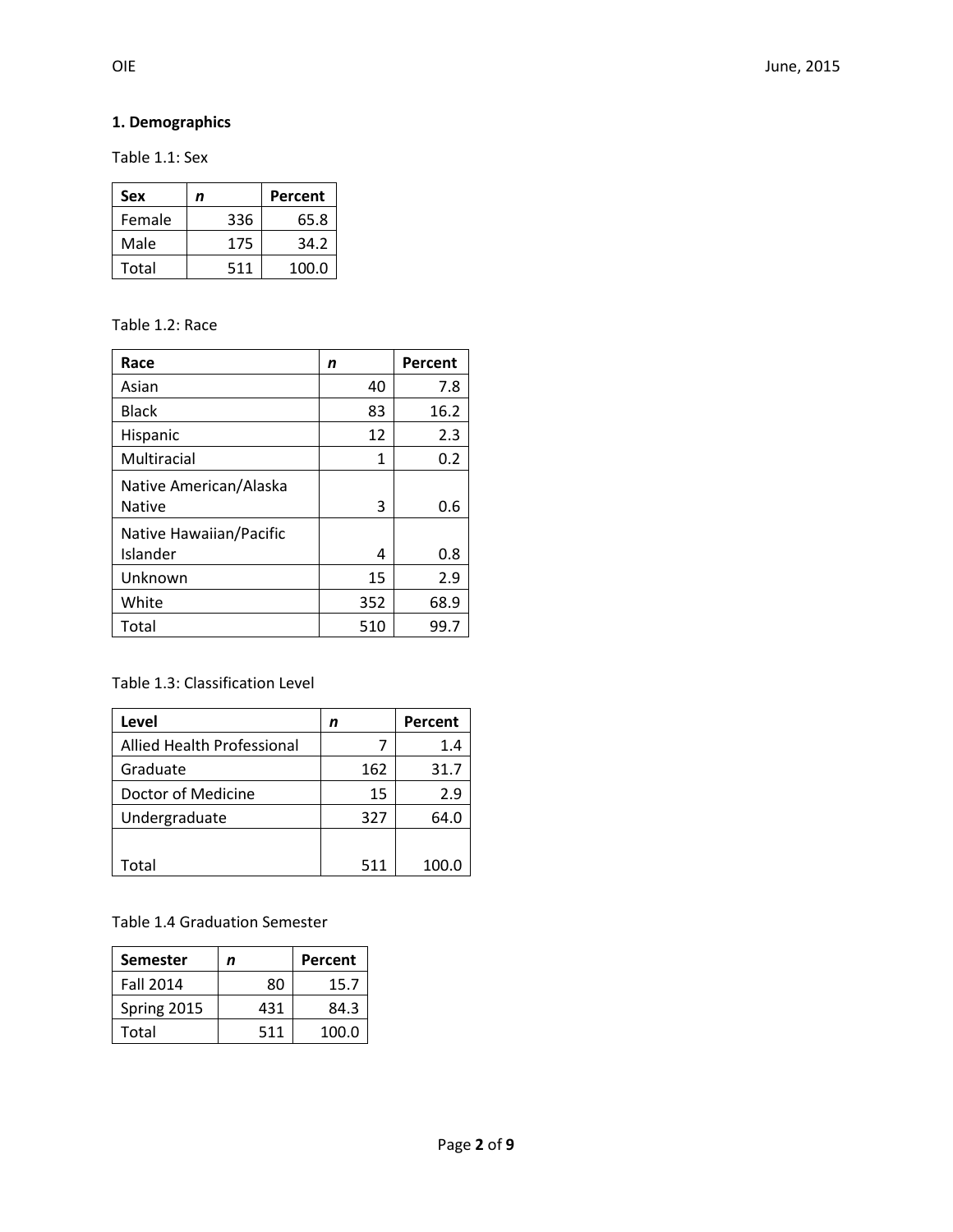#### **Analysis and Charts**

Various components of the student educational experience and post-graduation plans will be presented in the following charts. The tables include the percentage of responses for each option. The tables also include the written question and number of respondents for each specific question (represented by *n*).

#### **2. General Questions**

Table 2.1: Graduation Timeline Expectation

| <b>Question</b>  | n   | On time $(\%)$ | Earlier than I<br>thought I would   thought I would<br>(%) | Later than I<br>(%) |
|------------------|-----|----------------|------------------------------------------------------------|---------------------|
| I am graduating: | 271 | 66.8           | 2.6                                                        | 30.6                |

Table 2.2: Enrollment Status

| Question               | n   | <b>Full-time</b><br>undergraduate<br>student - I took<br>12 or more hours<br>per semester (%) | Part-time<br>undergraduate<br>student - I took<br>less than 12<br>hours per<br>semester (%) | <b>Full-time</b><br>graduate<br>student - I took<br>6 or more hours<br>per semester<br>(%) | Part-time<br>graduate<br>student - I<br>took less<br>than 6 hours<br>per semester<br>(%) |
|------------------------|-----|-----------------------------------------------------------------------------------------------|---------------------------------------------------------------------------------------------|--------------------------------------------------------------------------------------------|------------------------------------------------------------------------------------------|
| While attending USA,   |     |                                                                                               |                                                                                             |                                                                                            |                                                                                          |
| on average, you were a | 268 | 70.1                                                                                          | 9.0                                                                                         | 19.0                                                                                       | 1.9                                                                                      |

Table 2.3: Change of Major

| Question                  |     | <b>Yes (%)</b> | No (%) |
|---------------------------|-----|----------------|--------|
| Did you change your major |     |                |        |
| while attending USA?      | 268 |                | 62.3   |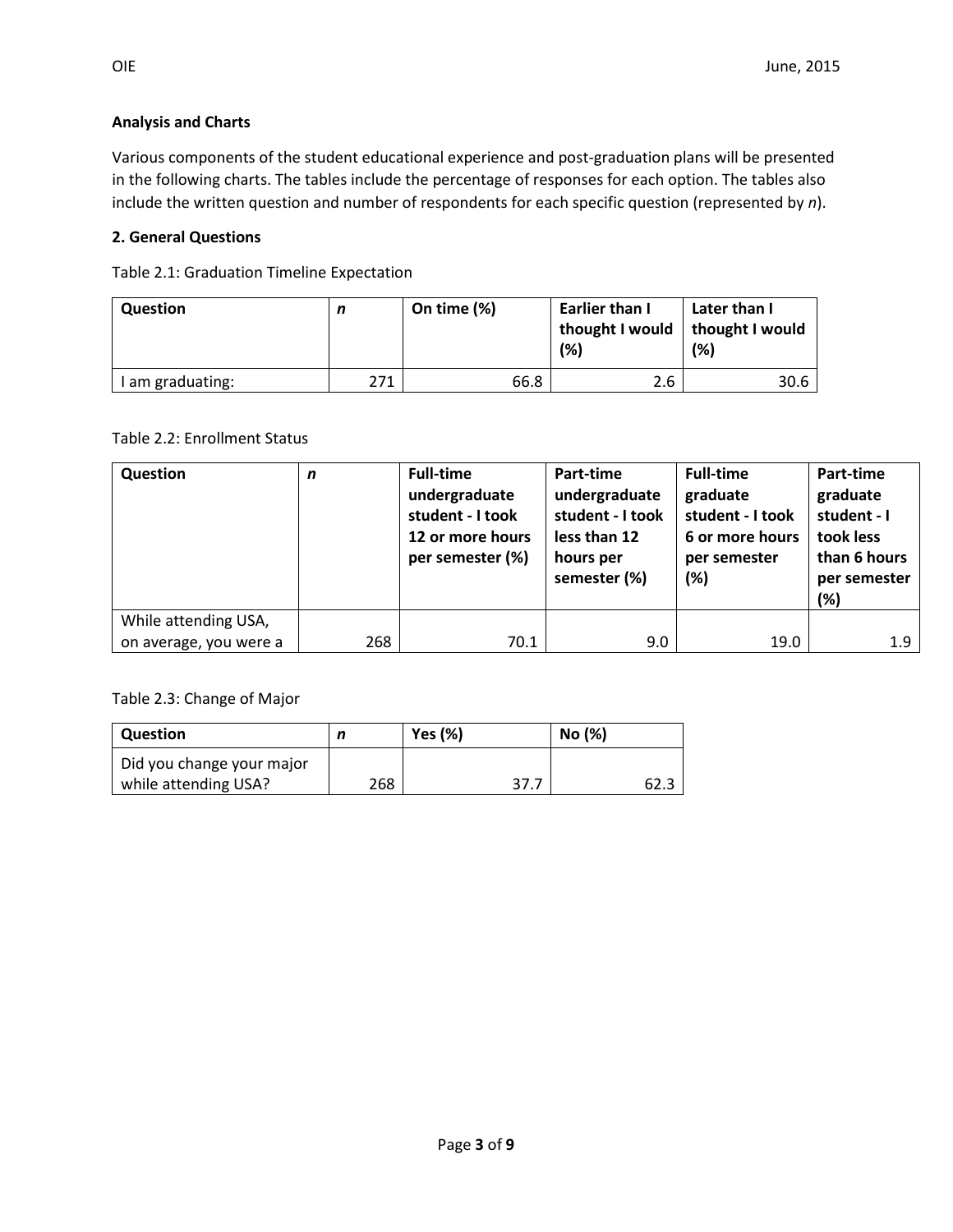## **3. Employment after Graduation**

Table 3.1: Employment Post-Graduation

| Question                                                                                            | $\mathbf n$ | Stay in<br>my<br>current<br>job (%) | Start a<br>new job<br>(%) | Look for<br>a new<br>job (%) | Serve in<br>the<br>Armed<br><b>Forces</b><br>(%) | Serve in an<br>international<br>or national<br>volunteer<br>organization<br>(%) | <b>Do</b><br>volunteer<br>work (%) | Other<br>(%) |
|-----------------------------------------------------------------------------------------------------|-------------|-------------------------------------|---------------------------|------------------------------|--------------------------------------------------|---------------------------------------------------------------------------------|------------------------------------|--------------|
| After<br>graduation,<br>which of the<br>following will be<br>your primary<br>activity related<br>to |             |                                     |                           |                              |                                                  |                                                                                 |                                    |              |
| employment?                                                                                         | 509         | 20.8                                | 24.4                      | 41.5                         | 1.0                                              | 0.6                                                                             | 0.8                                | 11           |

#### Table 3.2: Relevancy of Coursework to Job

| <b>Question</b>                            |     | <b>Yes (%)</b> | No (%) | Somewhat<br>(% ) |
|--------------------------------------------|-----|----------------|--------|------------------|
| Is this position related<br>to your major? | 171 | 86.0           | 5.0    | 9.1              |

Table 3.3: Preference to Work in Major

| <b>Question</b>                                   | n   | <b>Yes (%)</b> | No (%) | It doesn't<br>matter (%) |
|---------------------------------------------------|-----|----------------|--------|--------------------------|
| Do you want to work in<br>an area related to your |     |                |        |                          |
| major?                                            | 210 | 91.9           | 1.4    | 6.7                      |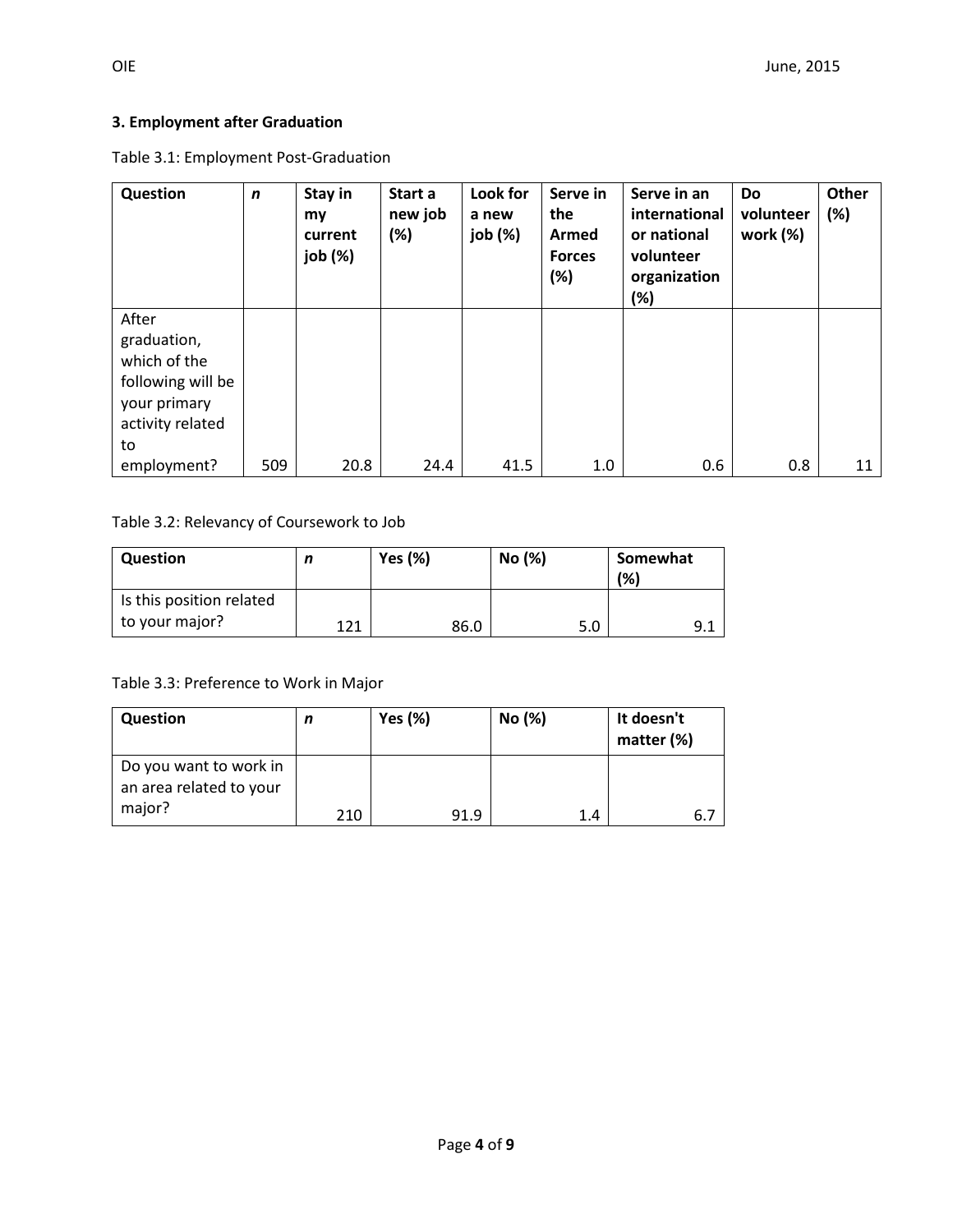### **4. Education after Graduation**

Table 4.1: Education Plans

Table 4.2: Highest Degree Desired

| Question                                        | n   | <b>Bachelor's</b><br>(%) | Master's (%) | Professional - J.D.<br>/M.D. (%) | Ed.S. (%) | Ph.D. or<br>doctoral<br>level (%) |
|-------------------------------------------------|-----|--------------------------|--------------|----------------------------------|-----------|-----------------------------------|
| What is the<br>highest<br>degree you<br>plan to |     |                          |              |                                  |           |                                   |
| obtain?                                         | 502 | 13.1                     | 48.2         | 8.4                              | 0.2       | 30.1                              |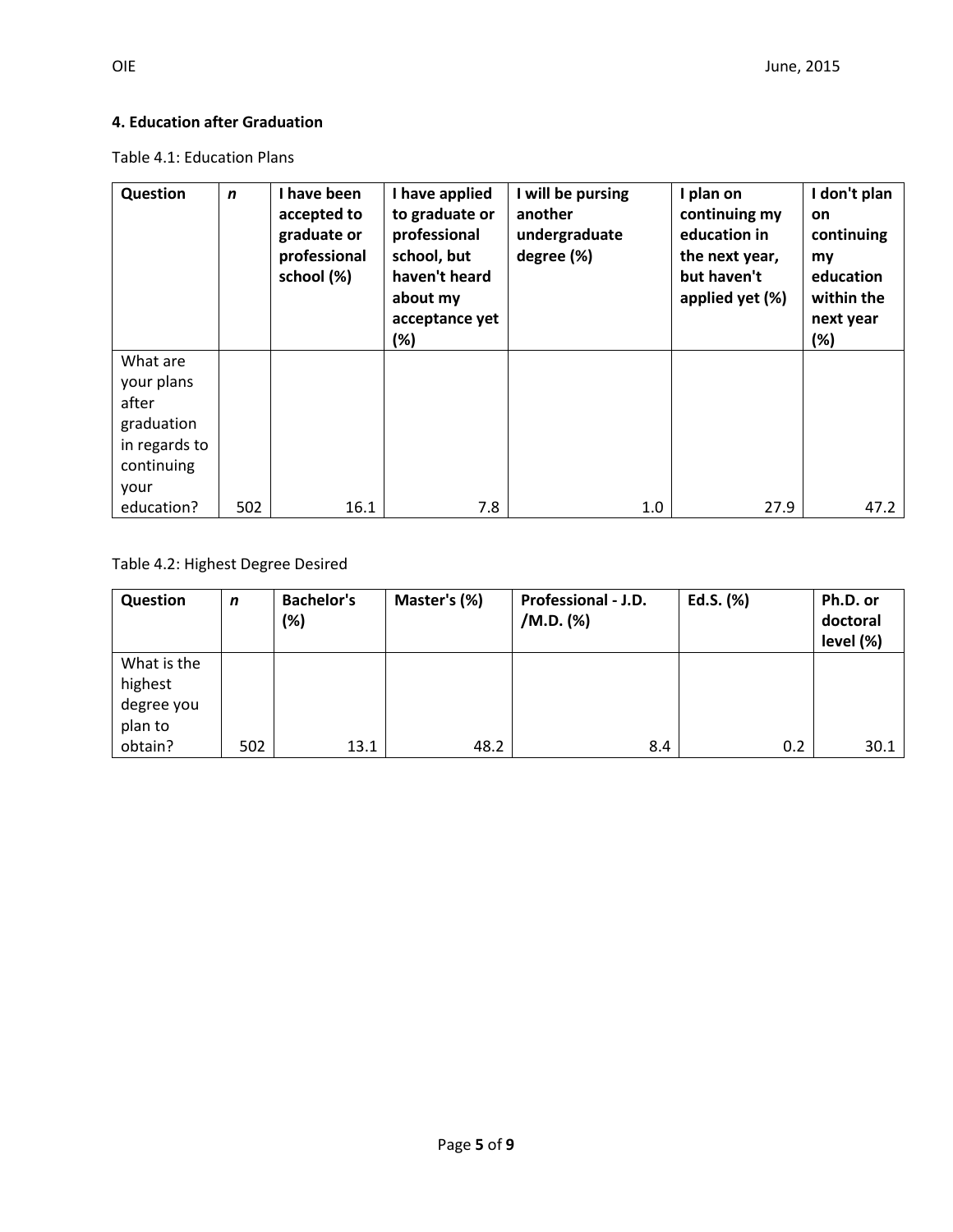## **5. Advising**

Table 5.1: Advising

| Question                 | $\mathbf n$ | <b>Strongly</b><br>disagree (%) | Disagree (%) | Agree (%) | <b>Strongly agree</b><br>(%) |
|--------------------------|-------------|---------------------------------|--------------|-----------|------------------------------|
|                          |             |                                 |              |           |                              |
| The information my       |             |                                 |              |           |                              |
| advisor provided about   |             |                                 |              |           |                              |
| graduation requirements  |             |                                 |              |           |                              |
| was accurate             | 457         | 3.9                             | 5.0          | 43.8      | 47.3                         |
| I was satisfied with the |             |                                 |              |           |                              |
| quality of advising for  |             |                                 |              |           |                              |
| career planning          | 436         | 7.8                             | 12.2         | 42.9      | 37.2                         |
| I was satisfied with the |             |                                 |              |           |                              |
| quality of advising for  |             |                                 |              |           |                              |
| graduate/professional    |             |                                 |              |           |                              |
| school                   | 371         | 7.5                             | 11.6         | 44.7      | 36.1                         |
| The frequency with       |             |                                 |              |           |                              |
| which I met with an      |             |                                 |              |           |                              |
| advisor was sufficient   | 437         | 6.2                             | 11.0         | 45.1      | 37.8                         |
| I had adequate access to |             |                                 |              |           |                              |
| my advisor               | 458         | 6.1                             | 8.1          | 45.4      | 40.4                         |

# Table 5.2: Advisor Complaints

| Question   | $\mathbf n$ | <b>Incorrect</b> | <b>Incorrect</b> | Incorrect    | <b>Incorrect</b>  | <b>Trouble with</b> | Inadequate   |
|------------|-------------|------------------|------------------|--------------|-------------------|---------------------|--------------|
|            |             | information      | information      | information  | information       | making or           | information  |
|            |             | from my          | from my          | from my      | from my           | keeping an          | regarding    |
|            |             | advisor          | advisor          | advisor      | advisor           | appointment         | campus       |
|            |             | regarding        | regarding        | regarding    | about             | with me $(\%)$      | resources    |
|            |             | General          | <b>Major</b>     | <b>Minor</b> | <b>University</b> |                     | available to |
|            |             | <b>Education</b> | requirements     | requirements | policies and      |                     | students     |
|            |             | requirements     | (%)              | (%)          | procedures        |                     | (%)          |
|            |             | (%)              |                  |              | $(\%)$            |                     |              |
| Did you    |             |                  |                  |              |                   |                     |              |
| encounter  |             |                  |                  |              |                   |                     |              |
| any of the |             |                  |                  |              |                   |                     |              |
| following  |             |                  |                  |              |                   |                     |              |
| problems   |             |                  |                  |              |                   |                     |              |
| with your  |             |                  |                  |              |                   |                     |              |
| advisor?   | 511         | 8.2              | 10.2             | 3.9          | 3.3               | 5.3                 | 6.1          |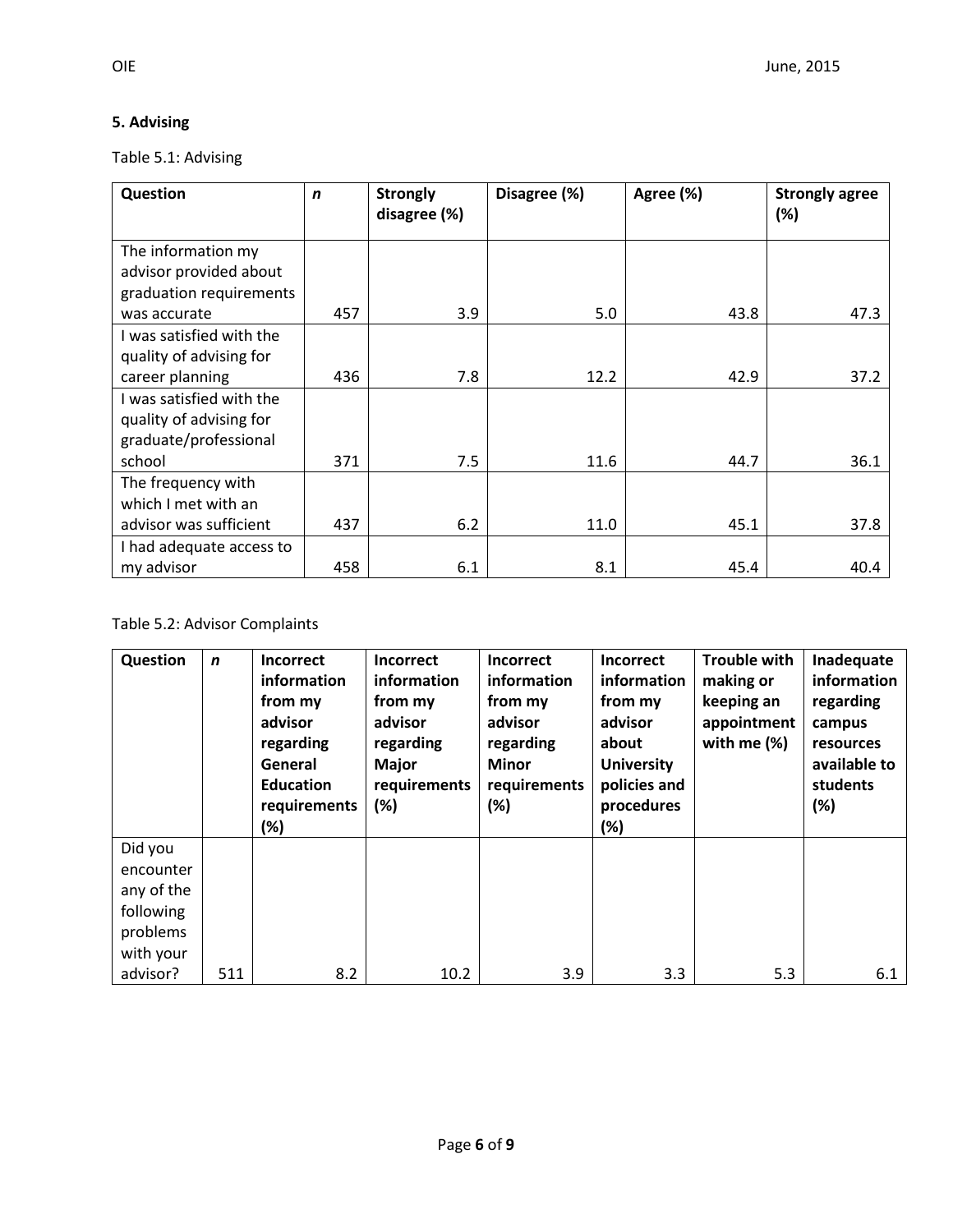## **6. Career Services/Co-op and Internship**

Table 6.1: Cooperative Education Participation

| Question               | n   | <b>Yes (%)</b> | No (%) |
|------------------------|-----|----------------|--------|
| Did you participate in |     |                |        |
| the Cooperative        |     |                |        |
| Education program at   |     |                |        |
| USA?                   | 495 | 7.5            | 92.5   |

Table 6.2: Internship Participation

| Question                                   | $\mathbf n$ | participated in<br>an internship<br>arranged by USA<br><b>Career Services</b><br>Co-op/Internship<br>program (%) | I participated in<br>an internship<br>arranged by the<br>college/school<br>or department<br>(%) | participated in<br>an internship I<br>found on my<br>own (%) | didn't<br>participate in<br>an internship<br>(%) |
|--------------------------------------------|-------------|------------------------------------------------------------------------------------------------------------------|-------------------------------------------------------------------------------------------------|--------------------------------------------------------------|--------------------------------------------------|
| Did you participate<br>in an internship at |             |                                                                                                                  |                                                                                                 |                                                              |                                                  |
| USA?                                       | 499         | 2.8                                                                                                              | 15.6                                                                                            | 12.4                                                         | 69.1                                             |

Table 6.3: Compensation for Internship

| <b>Question</b>   | n   | Paid (%) | Unpaid (%) |
|-------------------|-----|----------|------------|
| My internship was | 154 | 44.2     | 55.8       |

Table 6.4: Academic Credit for Internship

| Question            |     | Yes $(\%)$ | No (%) |
|---------------------|-----|------------|--------|
| Did you receive     |     |            |        |
| academic credit for |     |            |        |
| your internship?    | 154 | -61.7      | 38.3   |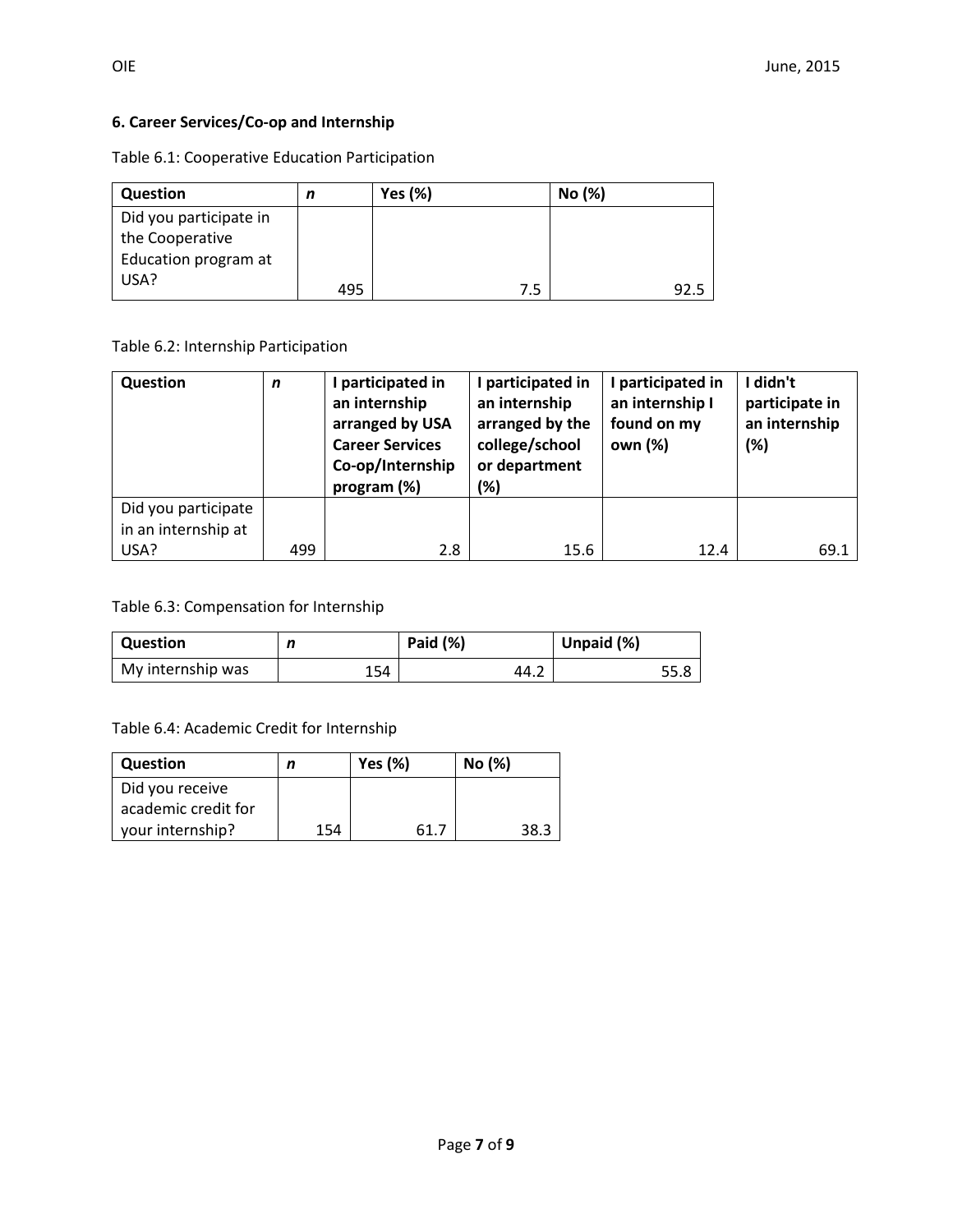## **7. Academic Experiences**

Table 7.1: Overall Academic Experiences

| Question                                                       | $\mathbf n$ | <b>Strongly</b><br>disagree (%) | Disagree (%) | Agree (%) | <b>Strongly</b><br>agree (%) |
|----------------------------------------------------------------|-------------|---------------------------------|--------------|-----------|------------------------------|
| There was ample opportunity to<br>apply what I was learning to |             |                                 |              |           |                              |
| real-world problems or jobs                                    | 470         | 2.8                             | 8.1          | 55.7      | 33.4                         |
| In general, faculty were                                       |             |                                 |              |           |                              |
| interested in my academic<br>success                           | 491         | 2.9                             | 4.9          | 48.9      | 43.4                         |
| As an undergraduate, I felt that                               |             |                                 |              |           |                              |
| my general education courses at<br>USA prepared me for the     |             |                                 |              |           |                              |
| courses in my major                                            | 288         | 6.9                             | 17.7         | 49        | 26.4                         |
| The coursework for my program                                  |             |                                 |              |           |                              |
| was engaging                                                   | 490         | 1.4                             | 4.9          | 55.1      | 38.6                         |
| Overall, my coursework was                                     |             |                                 |              |           |                              |
| challenging                                                    | 493         | 1.2                             | 3.7          | 53.1      | 42.0                         |
| The foundational courses in my                                 |             |                                 |              |           |                              |
| program prepared me for the                                    |             |                                 |              |           |                              |
| upper level courses                                            | 466         | 3.0                             | 5.8          | 57.9      | 33.3                         |

## Table 7.2: Graduate Academic Experiences

| Question                                    | n   | <b>Strongly</b><br>disagree | <b>Disagree</b><br>(%) | Agree (%) | <b>Strongly</b><br>agree (%) |
|---------------------------------------------|-----|-----------------------------|------------------------|-----------|------------------------------|
|                                             |     | (%)                         |                        |           |                              |
| I was encouraged to develop my writing      |     |                             |                        |           |                              |
| skills and submit work for publication      | 123 | 5.7                         | 7.3                    | 46.3      | 40.7                         |
| The graduate program included instruction   |     |                             |                        |           |                              |
| that emphasized the importance of           |     |                             |                        |           |                              |
| research integrity and professional ethics  | 158 | 1.3                         | 1.9                    | 47.5      | 49.4                         |
| The graduate program included research      |     |                             |                        |           |                              |
| projects and/or papers requiring individual |     |                             |                        |           |                              |
| effort and independent learning             | 153 | 1.3                         | 3.9                    | 46.4      | 48.4                         |
| My interactions with the Department         |     |                             |                        |           |                              |
| Graduate Coordinator/Chair were handled     |     |                             |                        |           |                              |
| promptly and accurately                     | 121 | 0.8                         | 5.8                    | 47.1      | 46.3                         |
| My interactions with the College Director   |     |                             |                        |           |                              |
| of Graduate Studies Office were handled     |     |                             |                        |           |                              |
| promptly and accurately                     | 107 | 0.9                         | 5.6                    | 46.7      | 46.7                         |
| My interactions with the USA Graduate       |     |                             |                        |           |                              |
| School were handled promptly and            |     |                             |                        |           |                              |
| accurately                                  | 142 | 0.7                         | 7.0                    | 48.6      | 43.7                         |